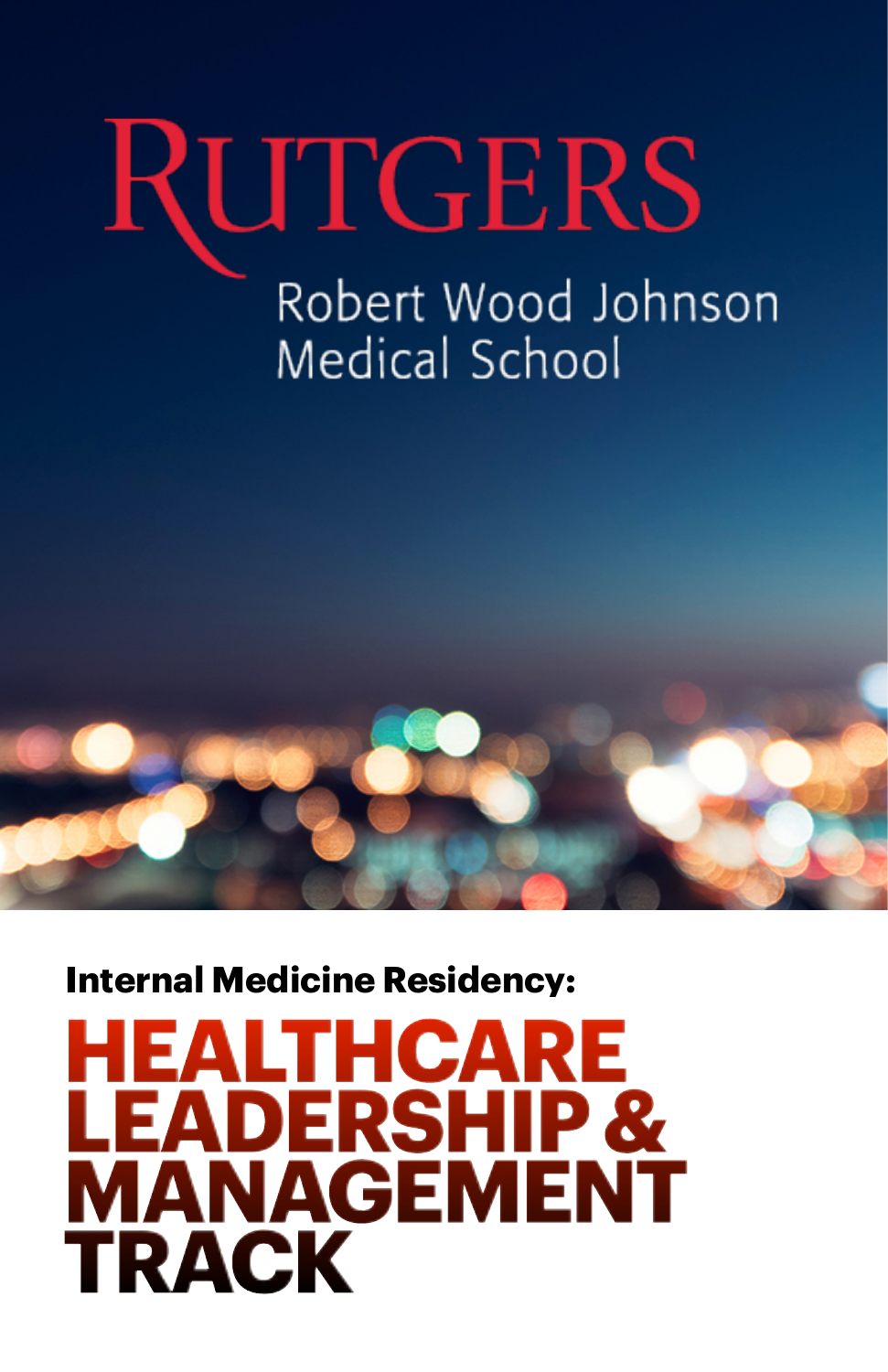

# **EALTHCARE<br>EADERSHIP & EADERSH NAGEMENT TRACK**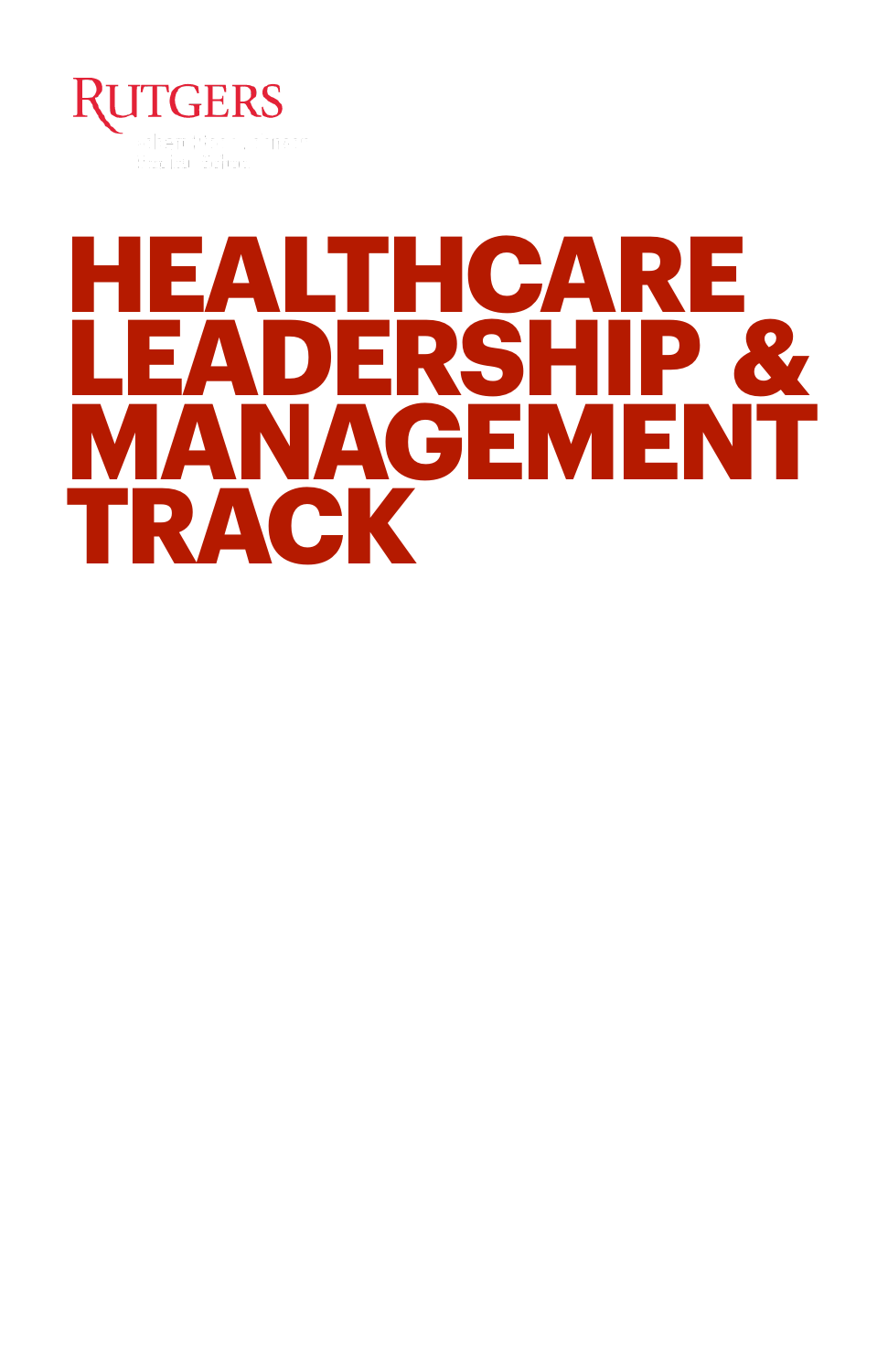### **Our Mission**

To inspire and prepare the next generation of innovative physician leaders by bridging the gap between clinical medicine and management, pharmaceuticals, consulting, informatics, payors, venture capital and health policy.

The Healthcare Leadership & Management Track **Internal Medicine Residency, RWJMS New Brunswick, NJ** 

https://rwjmedicineresidency.com/our-program/leadership-andmanagement/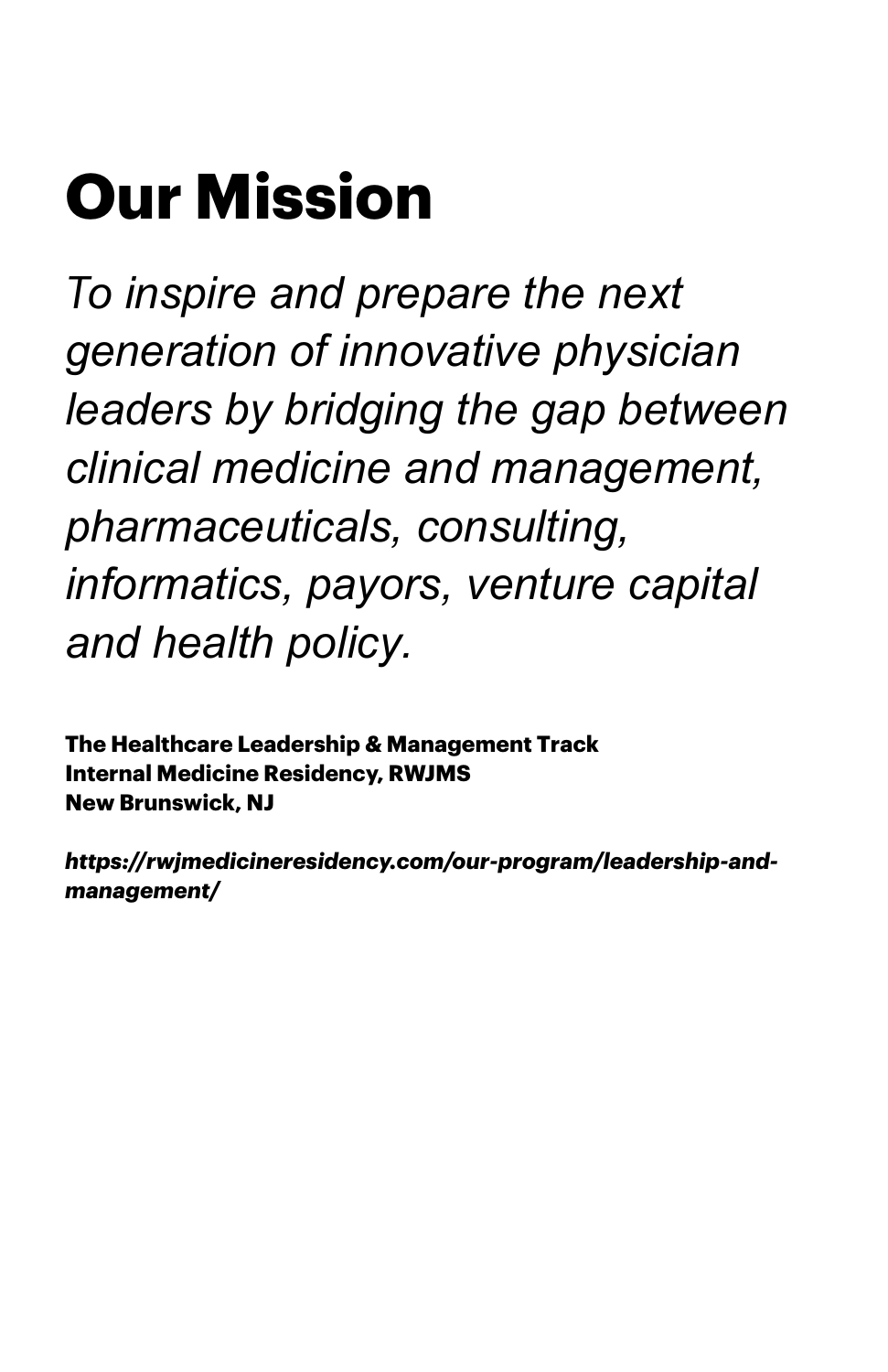### **"***Ars longa, vita brevis***" - Hippocrates**

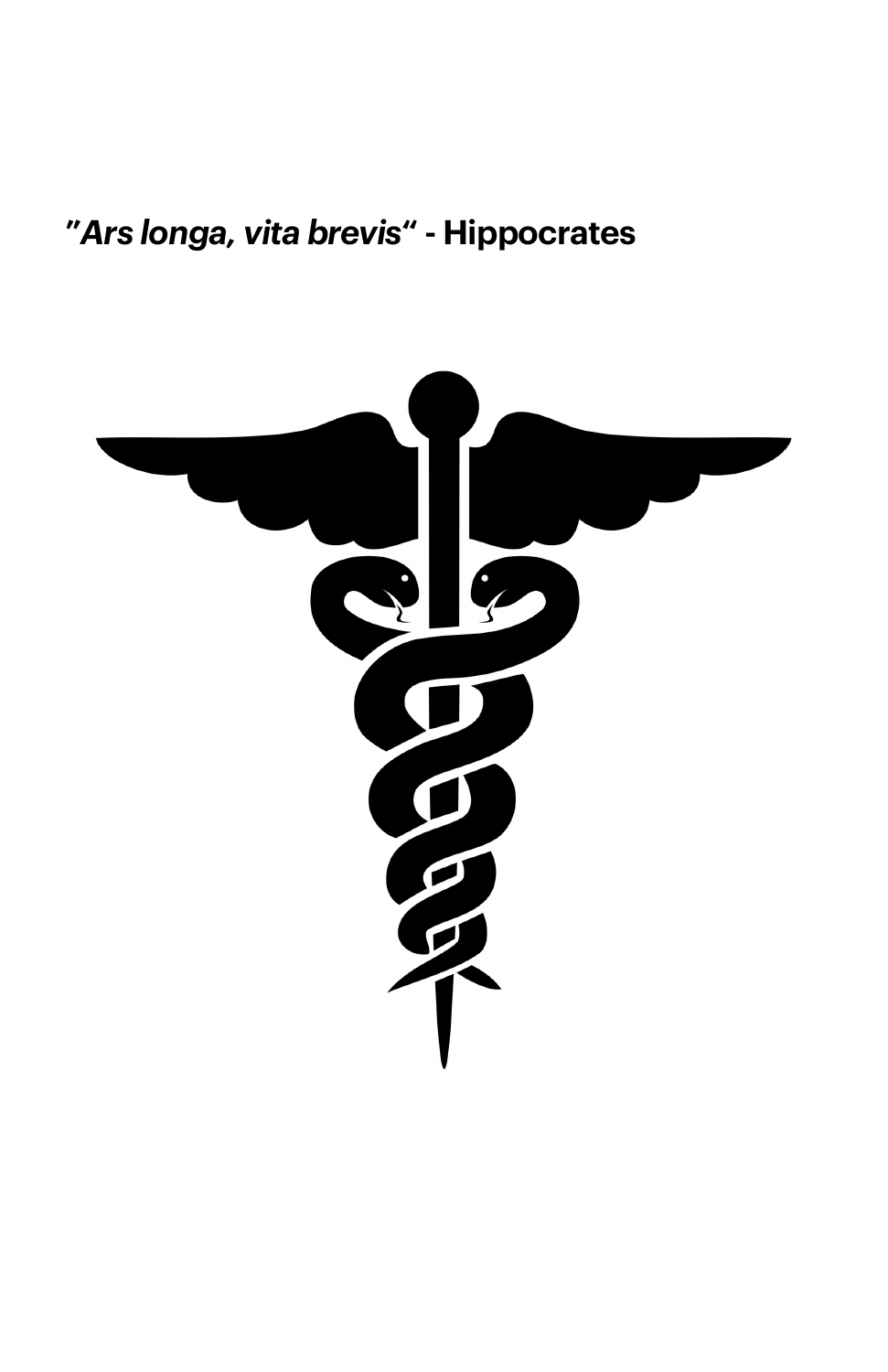# **CORE CURRICULUM**

- **I. Didactics & Discussions**
- **II. Professional Speakers**
- **III. Experiential Learning & Internships**
- **IV. Hackathons & Competitions**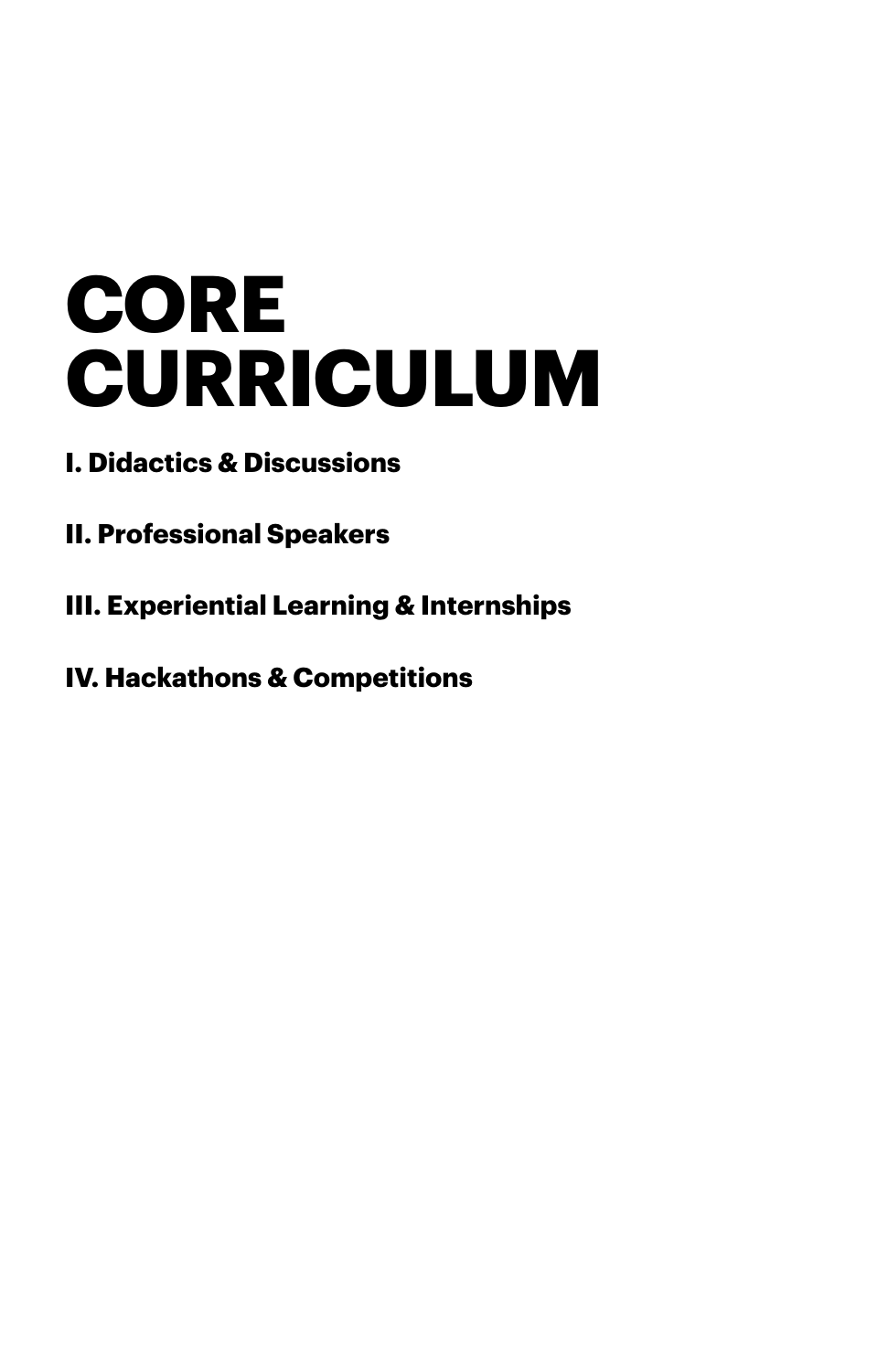### **I. DIDACTICS & DISCUSSIONS**

# **BUSINESS OF MEDICINE**

Business of Medicine Course @ www.headmirror.com, by Ashley Nassiri MD MBA, Matthew L. Carlson MD and David S Haynes MD MMHC.

We use the business of medicine curriculum developed by Ashley Nassiri, MD, MBA in podcast format where she discusses with national/international experts in the areas of leadership, care delivery and practice management.

The podcast format allows residents flexibility to listen and learn at their convenience and pace. Discussions based on assigned podcasts occur during dedicated time with firm members during the ambulatory medicine blocks. Completion of the course results in 19 credits of CME.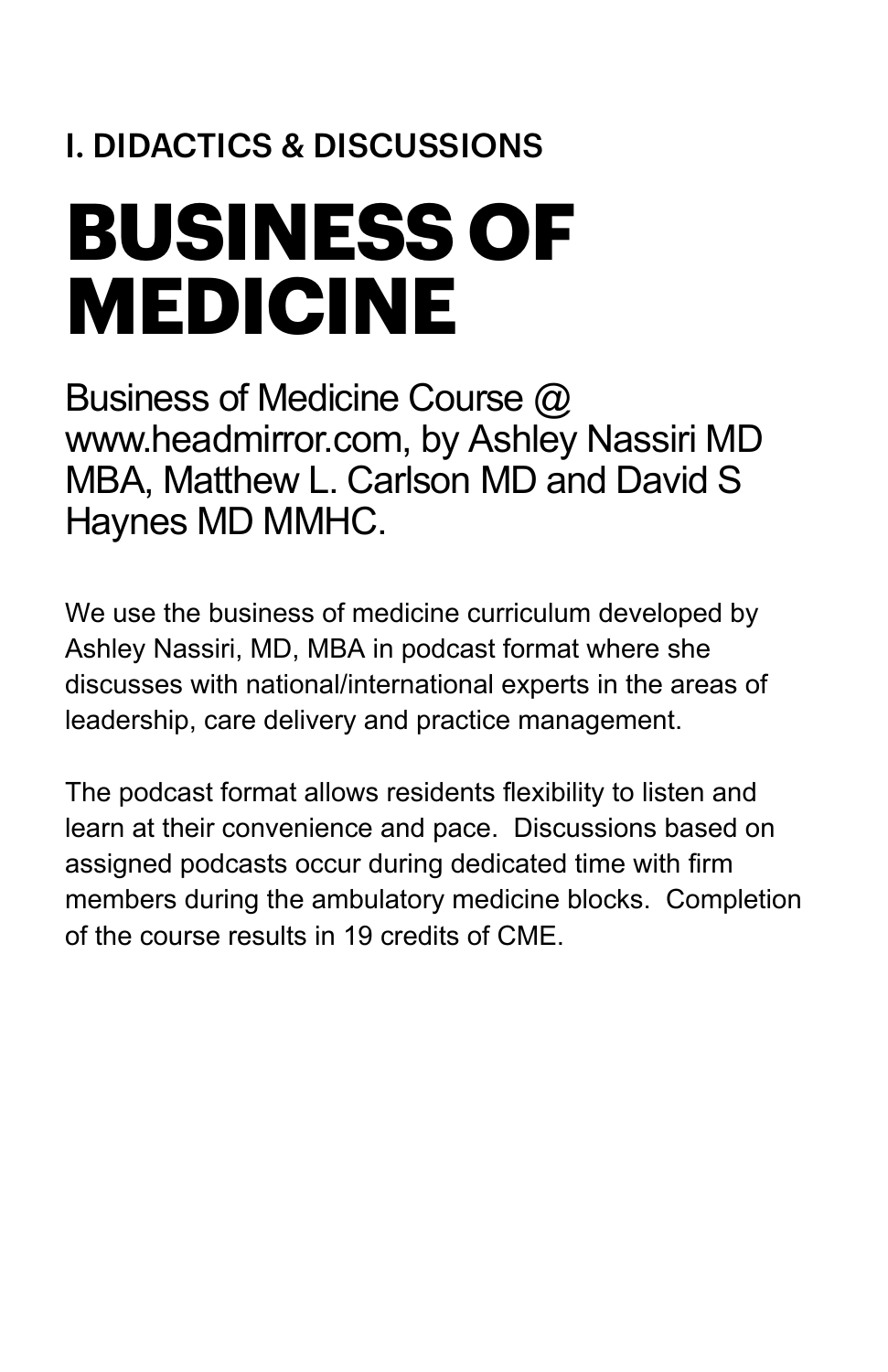#### **Section I: Leadership**

Chapter 1: [Leadership Development Part 1\\*](https://www.headmirror.com/podcast/leadership-development-part-1) [Linda Ginzel, PhD \(University of Chicago Booth School of Business\)](https://www.headmirror.com/podcast/leadership-development-part-1)

[Chapter 2: Leadership Development Part 2\\*](https://www.headmirror.com/podcast/leadership-development-part-2) [Scott Snook, PhD, MBA \(Harvard Business School\)](https://www.headmirror.com/podcast/leadership-development-part-2)

[Chapter 3: Negotiation Basics\\*](https://www.headmirror.com/podcast/negotiation-basics) [George Wu, PhD \(University of Chicago Booth School of Business\)](https://www.headmirror.com/podcast/negotiation-basics)

[Chapter 4: Sales and Communication in Medicine\\*](https://www.headmirror.com/podcast/sales-and-communication-in-medicine) [Craig Wortmann, MBA \(Kellogg School of Management\)](https://www.headmirror.com/podcast/sales-and-communication-in-medicine)

[Chapter 5: Behavioral Science: A Guide to Understanding your Patients\\*](https://www.headmirror.com/podcast/behavioral-science-a-guide-to-understanding-your-patients) [Nicolas Epley, PhD \(University of Chicago Booth School of Business\)](https://www.headmirror.com/podcast/behavioral-science-a-guide-to-understanding-your-patients)

[Chapter 6: Leadership Training in Medical Education](https://www.headmirror.com/podcast/leadership-training-in-medical-education) [Roland Eavey, MD, SM \(Vanderbilt University Medical Center\)](https://www.headmirror.com/podcast/leadership-training-in-medical-education)

Chapter 7: [Pros and Cons of Additional Degrees\\*](https://www.headmirror.com/podcast/pros-and-cons-of-additional-degrees) [Pat Basu, MD, MBA \(Cancer Treatment Centers of America\)](https://www.headmirror.com/podcast/pros-and-cons-of-additional-degrees)

[Chapter 8: Entrepreneurship in Medicine\\*](https://www.headmirror.com/podcast/entrepreneurship-in-medicine) [Robert Altman, PhD, MBA \(University of Chicago Booth School of](https://www.headmirror.com/podcast/entrepreneurship-in-medicine)  [Business\)](https://www.headmirror.com/podcast/entrepreneurship-in-medicine)

Chapter 9: [Mentorship\\*](https://www.headmirror.com/podcast/2020/3/14/mentorship) [David Haynes, MD, MMHC \(Vanderbilt University Medical Center\)](https://www.headmirror.com/podcast/2020/3/14/mentorship)

[Chapter 10: Career Development through Committee and Society](https://www.headmirror.com/podcast/career-development-through-committee-and-society-leadership)  [Leadership](https://www.headmirror.com/podcast/career-development-through-committee-and-society-leadership) [Colin Driscoll, MD \(Mayo Clinic\)](https://www.headmirror.com/podcast/career-development-through-committee-and-society-leadership)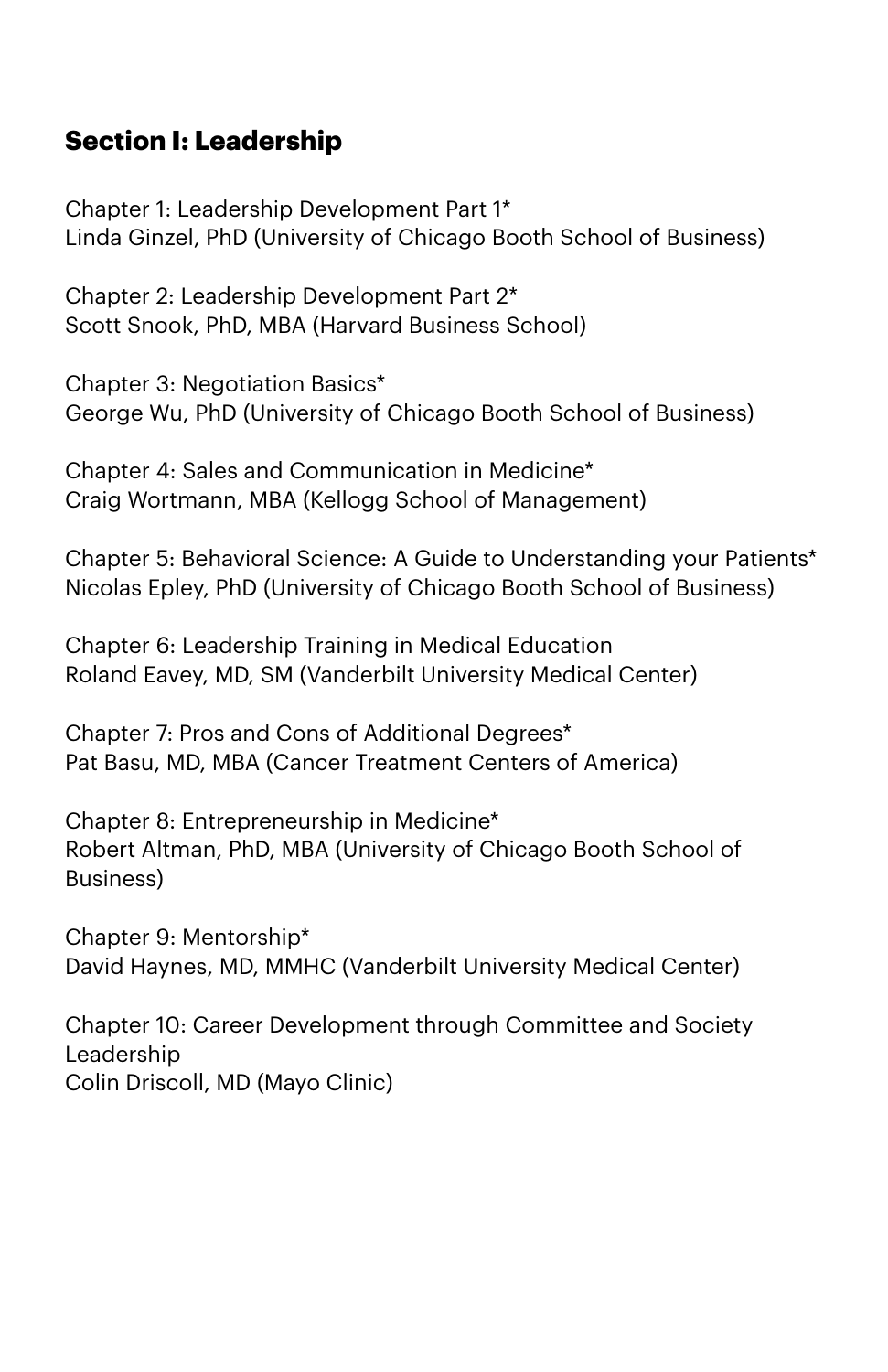#### **Section II: Care Delivery**

[Chapter 11: Measuring and Improving the Patient Experience\\*](https://www.headmirror.com/podcast/measuring-and-improving-the-patient-experience) [Thomas Lee, MD, MSc \(CMO at Press Ganey, NEJM Catalyst\)](https://www.headmirror.com/podcast/measuring-and-improving-the-patient-experience)

[Chapter 12: Behavioral Economics in Medicine](https://www.headmirror.com/podcast/behavioral-economics-in-medicine) [Kevin Volpp, MD, PhD \(Wharton School of University of Pennsylvania\)](https://www.headmirror.com/podcast/behavioral-economics-in-medicine)

[Chapter 13: Value-based Health Care and Bundling](https://www.headmirror.com/podcast/value-based-health-care-and-bundling) [CJ Stimson, MD, JD \(Vanderbilt University Medical Center\)](https://www.headmirror.com/podcast/value-based-health-care-and-bundling)

[Chapter 14: Introduction to Design Thinking in Medicine](https://www.headmirror.com/podcast/2020/3/14/design-thinking) [Ashley Nassiri, MD, MBA \(Mayo Clinic\)](https://www.headmirror.com/podcast/2020/3/14/design-thinking)

[Chapter 15: Design and Implementation Science in Health Care\\*](https://www.headmirror.com/podcast/design-and-implementation-science-in-healthcare) [Hugh Musick, MBA \(University of Illinois at Chicago\)](https://www.headmirror.com/podcast/design-and-implementation-science-in-healthcare)

[Chapter 16: US Health Insurance Market](https://www.headmirror.com/podcast/us-health-insurance-market) [Melinda Buntin, PhD \(Vanderbilt University\)](https://www.headmirror.com/podcast/us-health-insurance-market)

[Chapter 17: US Health Care Spending](https://www.headmirror.com/podcast/us-healthcare-spending) [Michael Chernew, PhD \(Harvard Medical School\)](https://www.headmirror.com/podcast/us-healthcare-spending)

[Chapter 18: Operations Management and Health Care Metrics\\*](https://www.headmirror.com/podcast/operations-management-and-healthcare-metrics) [Daniel Adelman, PhD \(University of Chicago Booth School of Business\)](https://www.headmirror.com/podcast/operations-management-and-healthcare-metrics)

#### **Section III: Practice Management**

Chapter 19: [Networking, Practice-building, and Referrals\\*](https://www.headmirror.com/podcast/networking-practice-building-and-referrals) [David Haynes, MD, MMHC \(Vanderbilt University Medical Center\)](https://www.headmirror.com/podcast/networking-practice-building-and-referrals)

Chapter 20: Patient & Practice Benef[its of Expanding Clinical Services](https://www.headmirror.com/podcast/patient-practice-benefits-of-expanding-clinical-services) [Scott Fortune, MD & Lee Bryant, MD \(Allergy & ENT Associates\)](https://www.headmirror.com/podcast/patient-practice-benefits-of-expanding-clinical-services)

[Chapter 21: E-Commerce and Alternative Revenue Streams\\*](https://www.headmirror.com/podcast/2020/3/14/e-commerce-in-otolaryngology) [Jess Prischmann, MD \(Prischmann Facial Plastic Surgery\)](https://www.headmirror.com/podcast/2020/3/14/e-commerce-in-otolaryngology)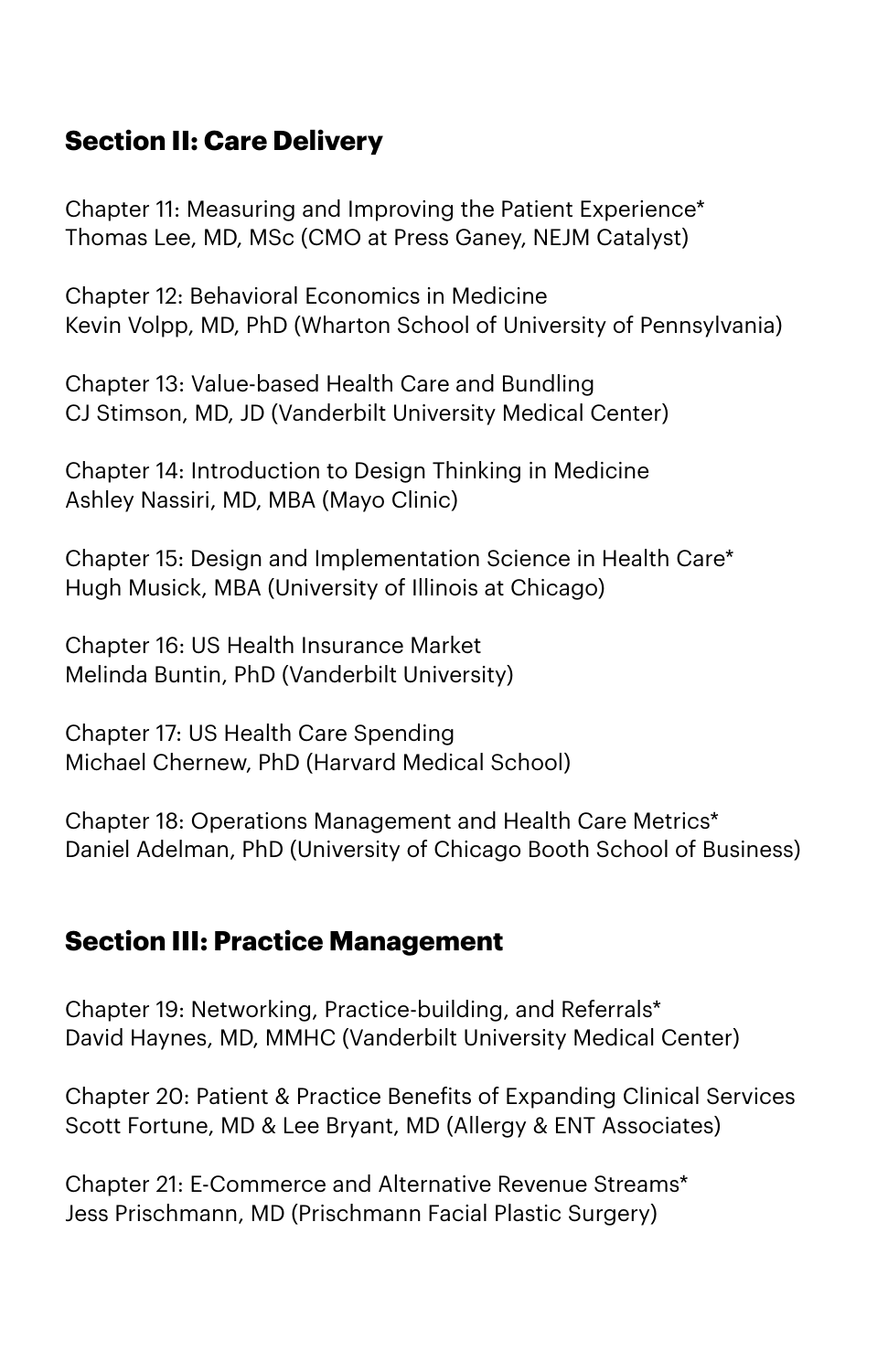Chapter 22: [Advanced Practice Providers and other Clinical Work](https://www.headmirror.com/podcast/advanced-practice-providers-and-other-clinical-workflow-considerations)flow [Considerations](https://www.headmirror.com/podcast/advanced-practice-providers-and-other-clinical-workflow-considerations)

[Scott Fortune, MD & Lee Bryant, MD \(Allergy & ENT Associates\)](https://www.headmirror.com/podcast/advanced-practice-providers-and-other-clinical-workflow-considerations)

[Chapter 23: Billing, Reimbursements & RVUs](https://www.headmirror.com/podcast/billing-reimbursement-and-rvus) [Adam Zanation, MD \(University of North Carolina Medical Center\)](https://www.headmirror.com/podcast/billing-reimbursement-and-rvus)

[Chapter 24: Social Media as a Research and Patient Engagement Tool](https://www.headmirror.com/podcast/social-media-as-a-research-and-patient-engagement-tool) [Alexander Gelbard, MD \(Vanderbilt University Medical Center\)](https://www.headmirror.com/podcast/social-media-as-a-research-and-patient-engagement-tool)

[Chapter 25: Job Contract Basics \(Contracts, Part 1\)](https://www.headmirror.com/podcast/2020/3/14/job-contracts-101) [Jon Appino, MBA \(Contract Diagnostics\)](https://www.headmirror.com/podcast/2020/3/14/job-contracts-101)

[Chapter 26: Job Contract Negotiations \(Contracts, Part 2\)](https://www.headmirror.com/podcast/2020/3/14/job-contract-negotiation) [Jon Appino, MBA \(Contract Diagnostics\)](https://www.headmirror.com/podcast/2020/3/14/job-contract-negotiation)

[Chapter 27: US News and World Report Rankings](https://www.headmirror.com/podcast/us-news-world-report-hospital-rankings) [Garrett Choby, MD & Jill Nagel \(Mayo Clinic Systems Quality O](https://www.headmirror.com/podcast/us-news-world-report-hospital-rankings)ffice)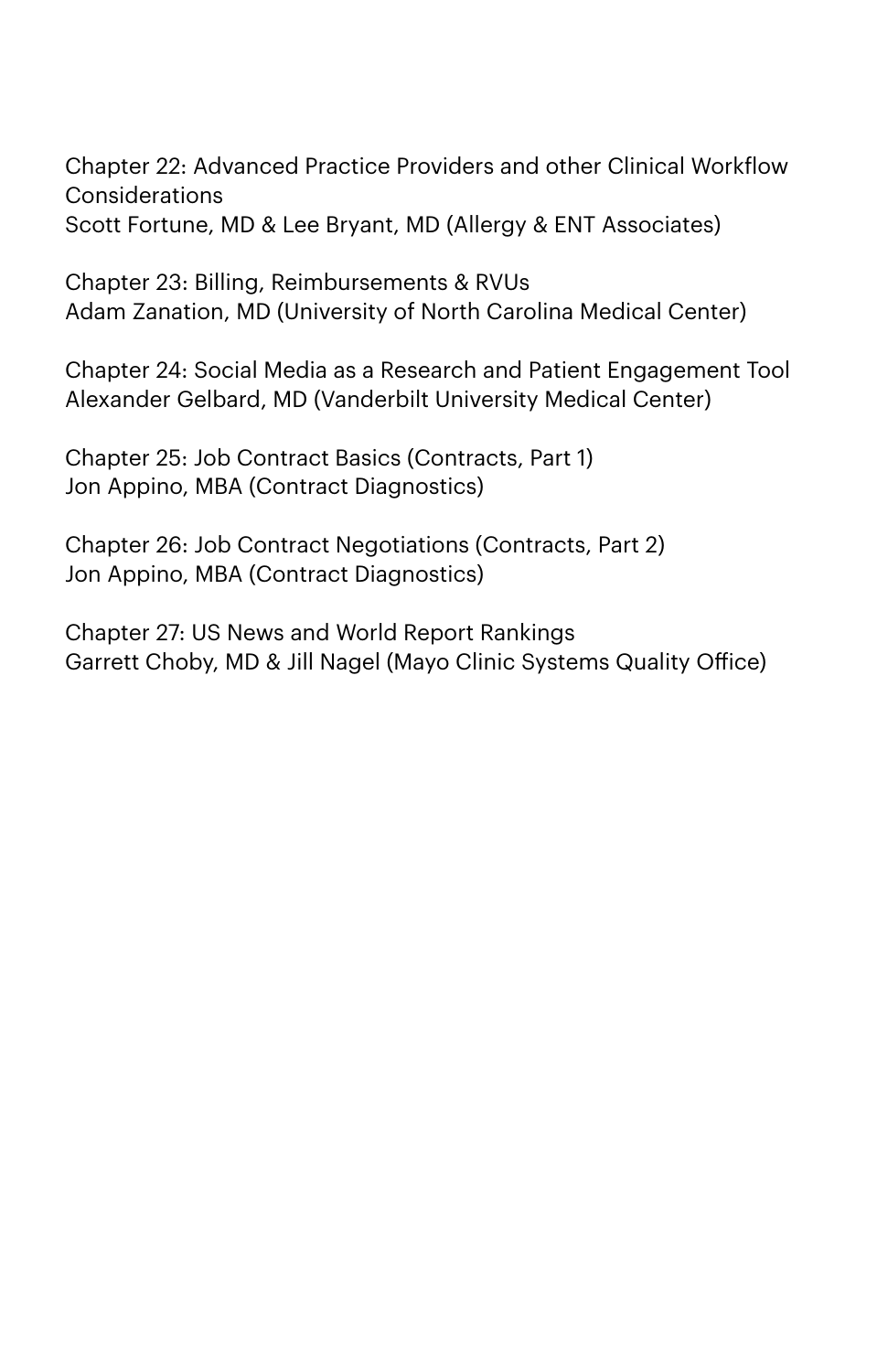### **II. PROFESSIONAL SPEAKERS**

# **SPEAKERS**

During each ambulatory block, leaders, including program alumni, from a variety of healthcare fields involving clinical medicine, pharmaceutical industry, healthcare consulting and start-ups, informatics and AI, venture capital, and payors are invited to give interactive presentations to our residents. These platforms are invaluable for real world learning, networking, and mentorship.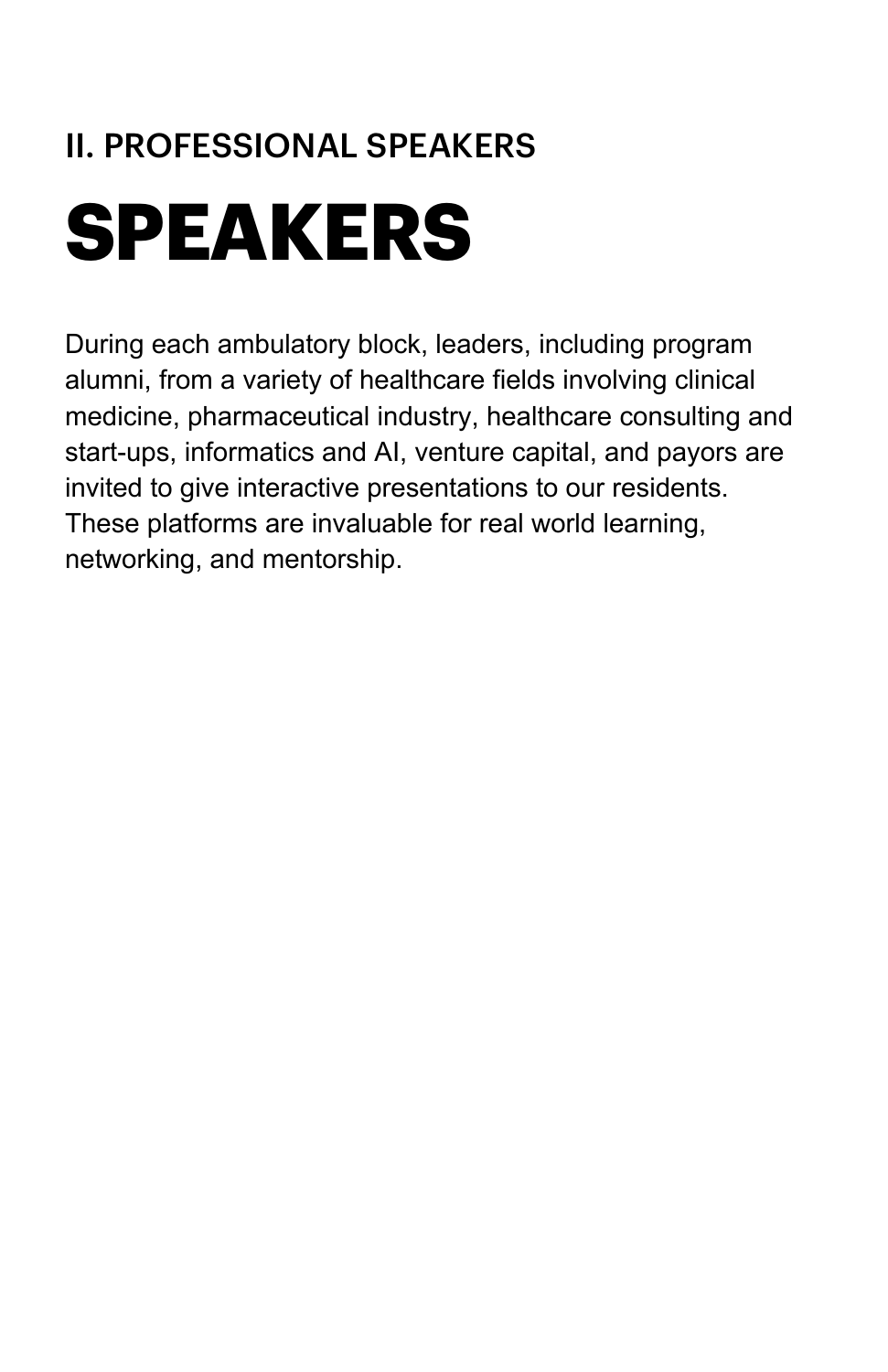### **III. EXPERIENTIAL LEARNING AND INTERNSHIPS**

# **EXPERIENCES**

Practice tailoring experiences are an integral part of the curriculum. Our program provides opportunities to use elective time to explore learning venues beyond traditional clinical medicine. Examples of current partnerships include electives at Horizon Blue Cross/Blue Shield of NJ, Hospital C-Suite shadowing, Bio-Pharma rotations, etc.